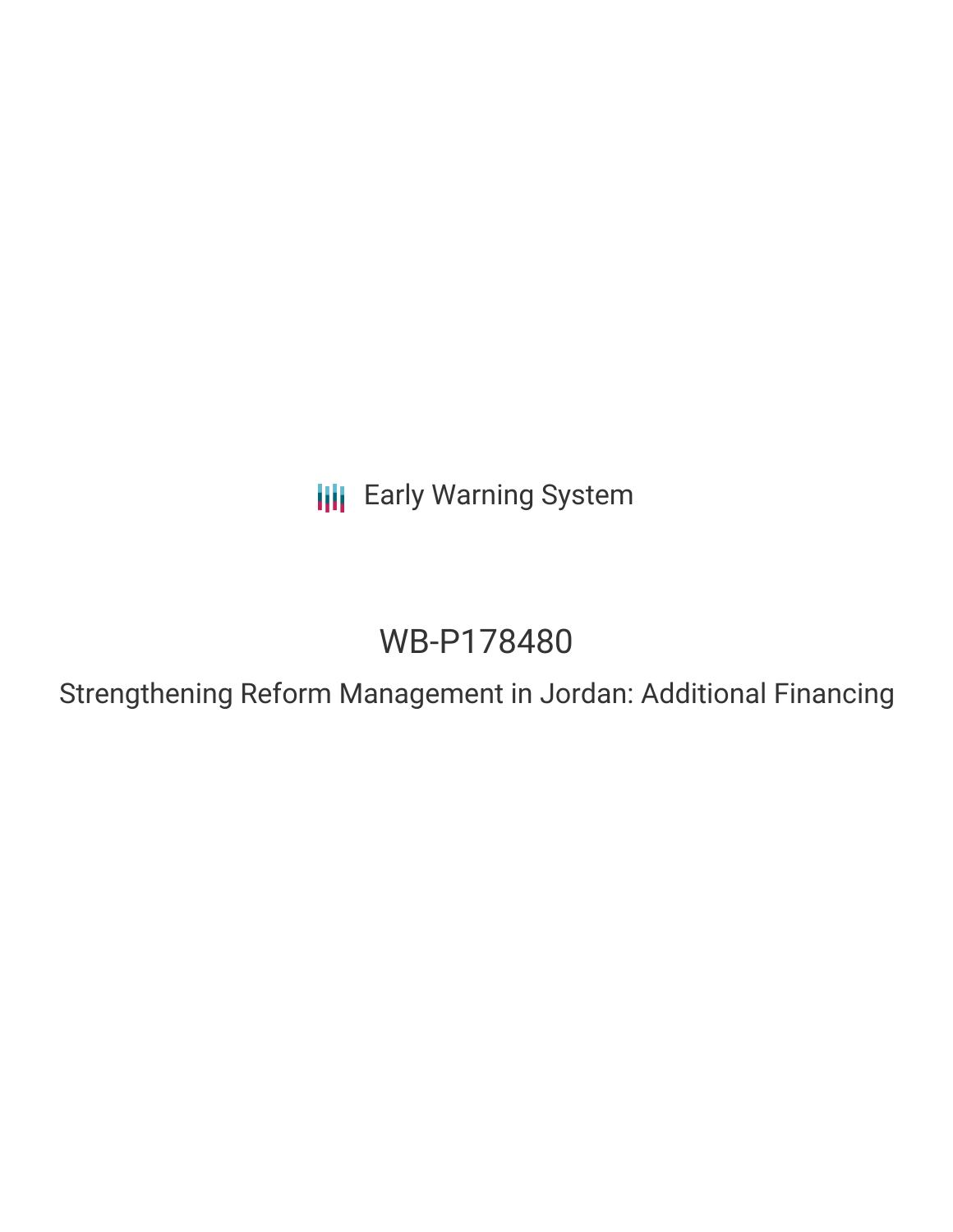

## Early Warning System Strengthening Reform Management in Jordan: Additional Financing

#### **Quick Facts**

| <b>Countries</b>               | Jordan               |
|--------------------------------|----------------------|
| <b>Financial Institutions</b>  | World Bank (WB)      |
| <b>Status</b>                  | Active               |
| <b>Bank Risk Rating</b>        | U                    |
| <b>Borrower</b>                | Government of Jordan |
| <b>Sectors</b>                 | Law and Government   |
| <b>Investment Type(s)</b>      | Grant                |
| <b>Investment Amount (USD)</b> | \$9.30 million       |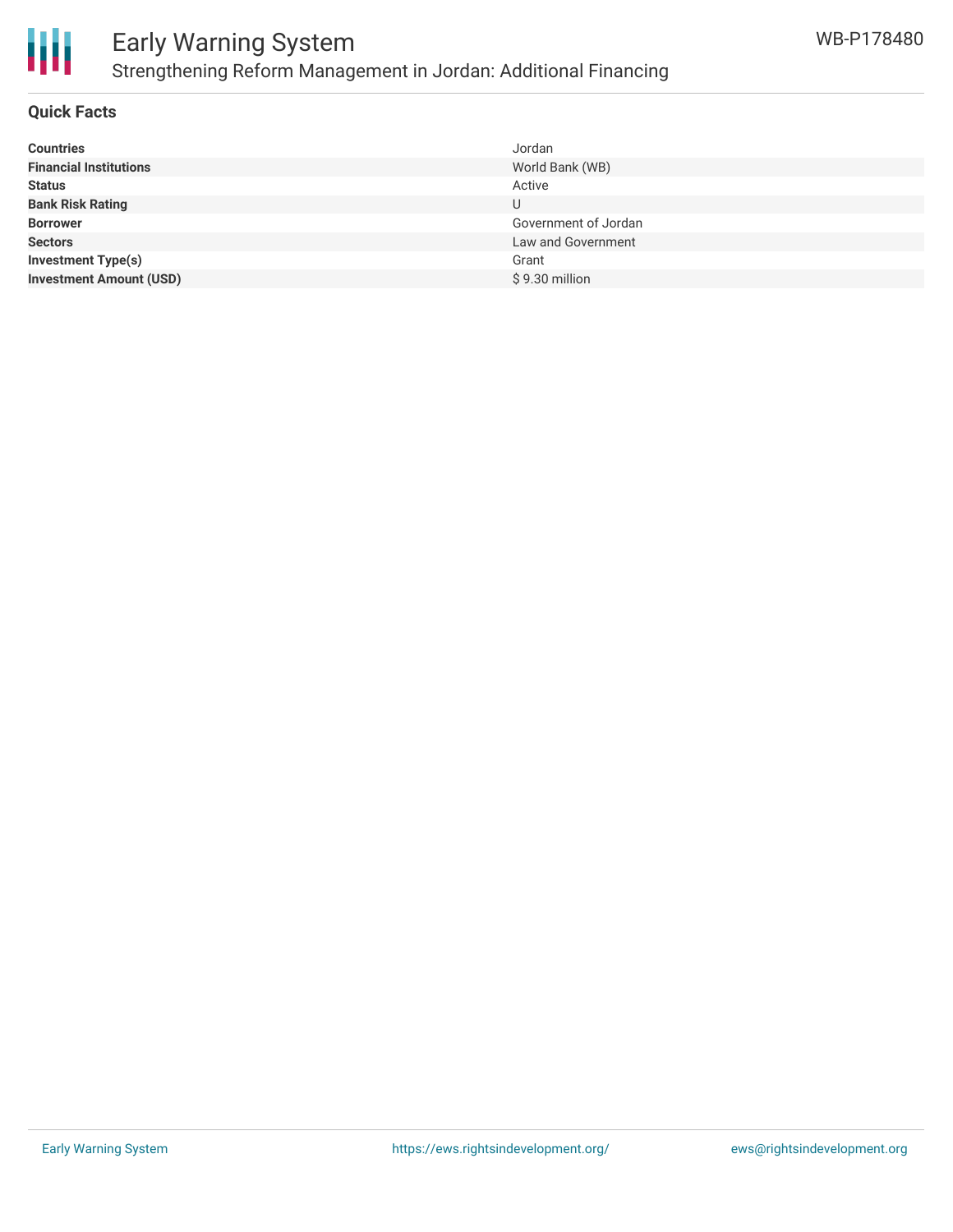

### **Project Description**

According to the bank website, the objective of this project is to strengthen coordination and delivery of policy reforms in Jordan with a focus on the Five-Year Reform Agenda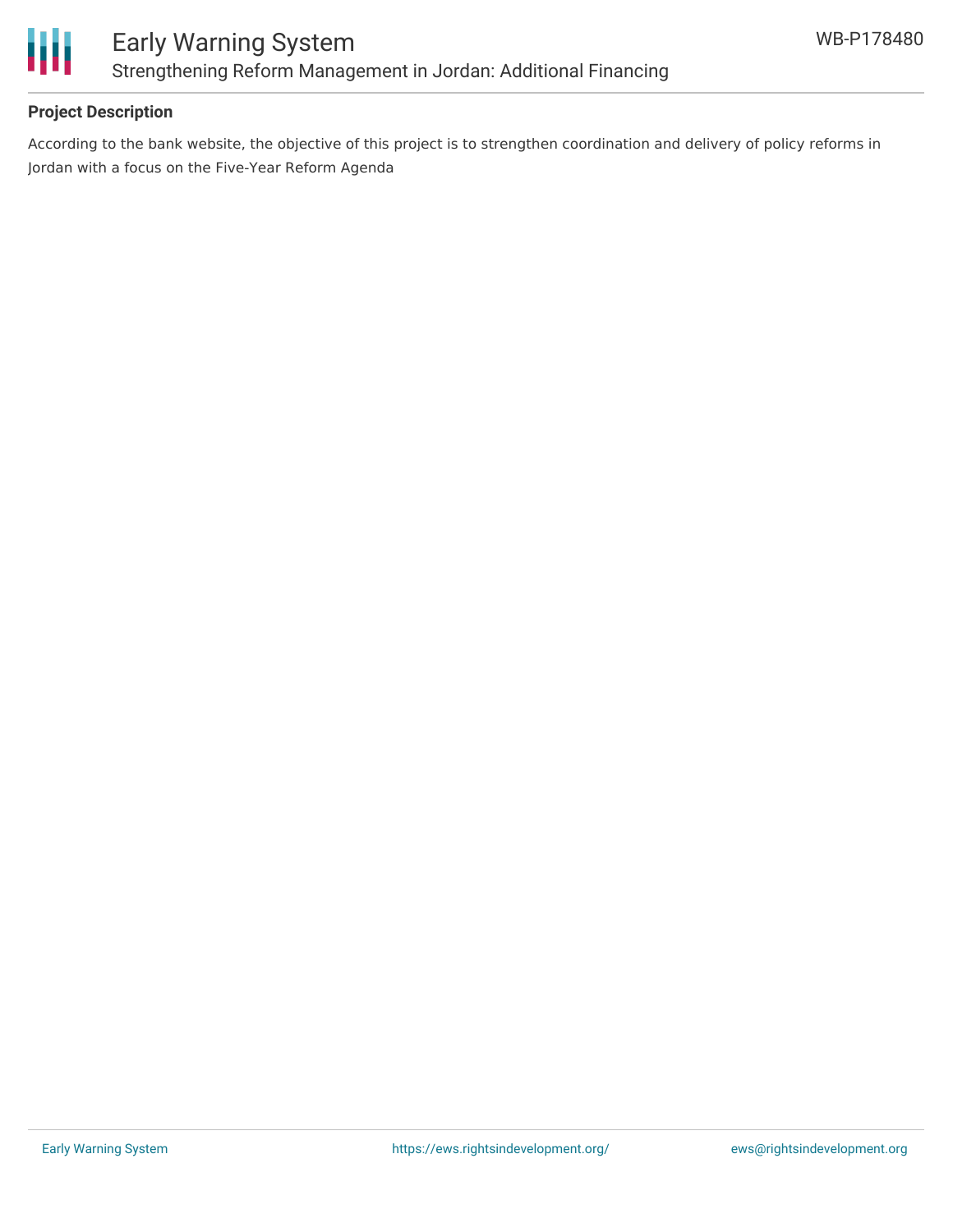

# Early Warning System Strengthening Reform Management in Jordan: Additional Financing

### **Investment Description**

World Bank (WB)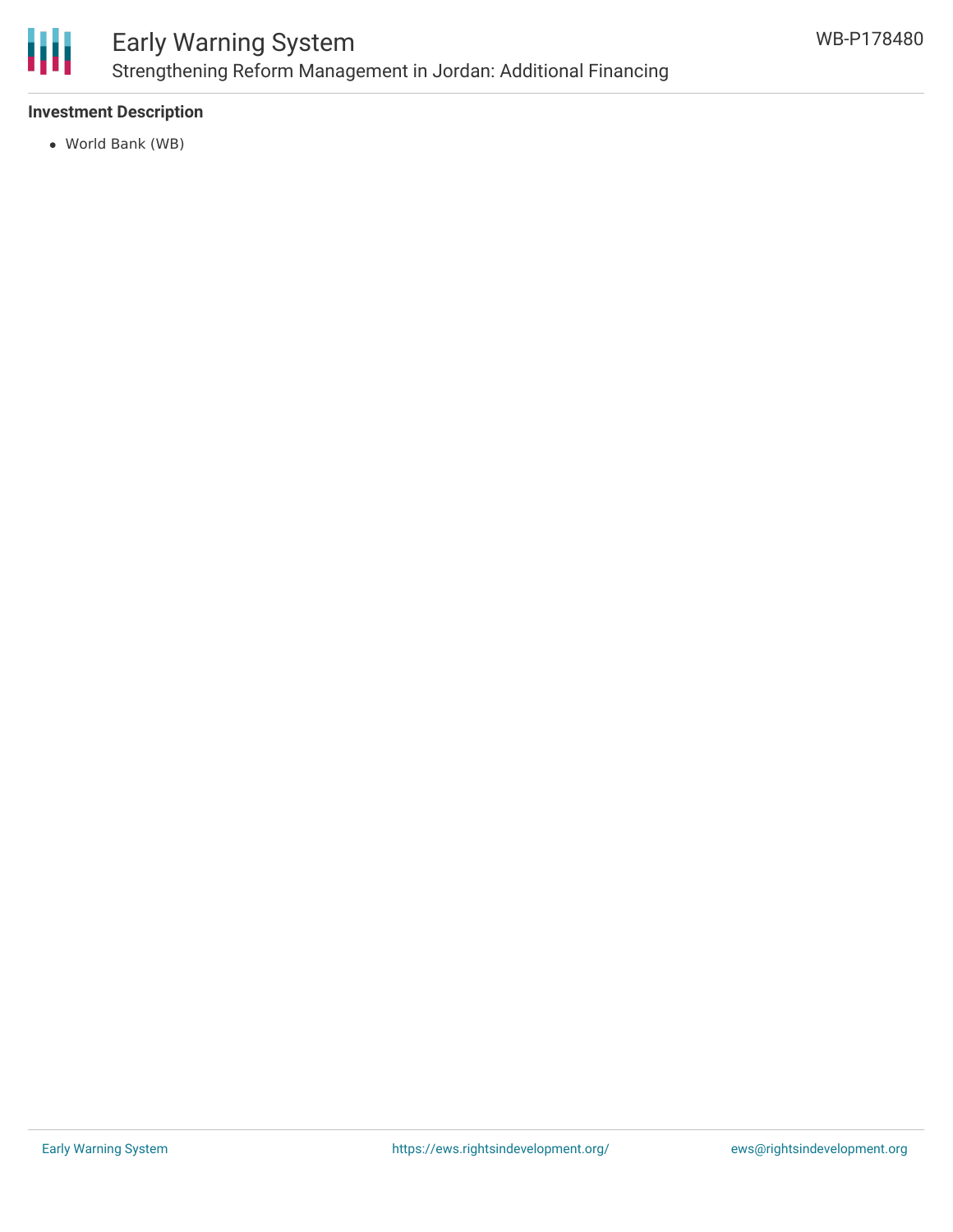

#### **Contact Information**

#### ACCESS TO INFORMATION

To submit an information request for project information, you will have to create an account to access the Access to Information request form. You can learn more about this process at: https://www.worldbank.org/en/access-toinformation/request-submission

#### ACCOUNTABILITY MECHANISM OF THE WORLD BANK

The World Bank Inspection Panel is the independent complaint mechanism and fact-finding body for people who believe they are likely to be, or have been, adversely affected by a World Bank-financed project. If you submit a complaint to the Inspection Panel, they may investigate to assess whether the World Bank is following its own policies and procedures for preventing harm to people or the environment. You can contact the Inspection Panel or submit a complaint by emailing ipanel@worldbank.org. Information on how to file a complaint and a complaint request form are available at: https://www.inspectionpanel.org/how-tofile-complaint